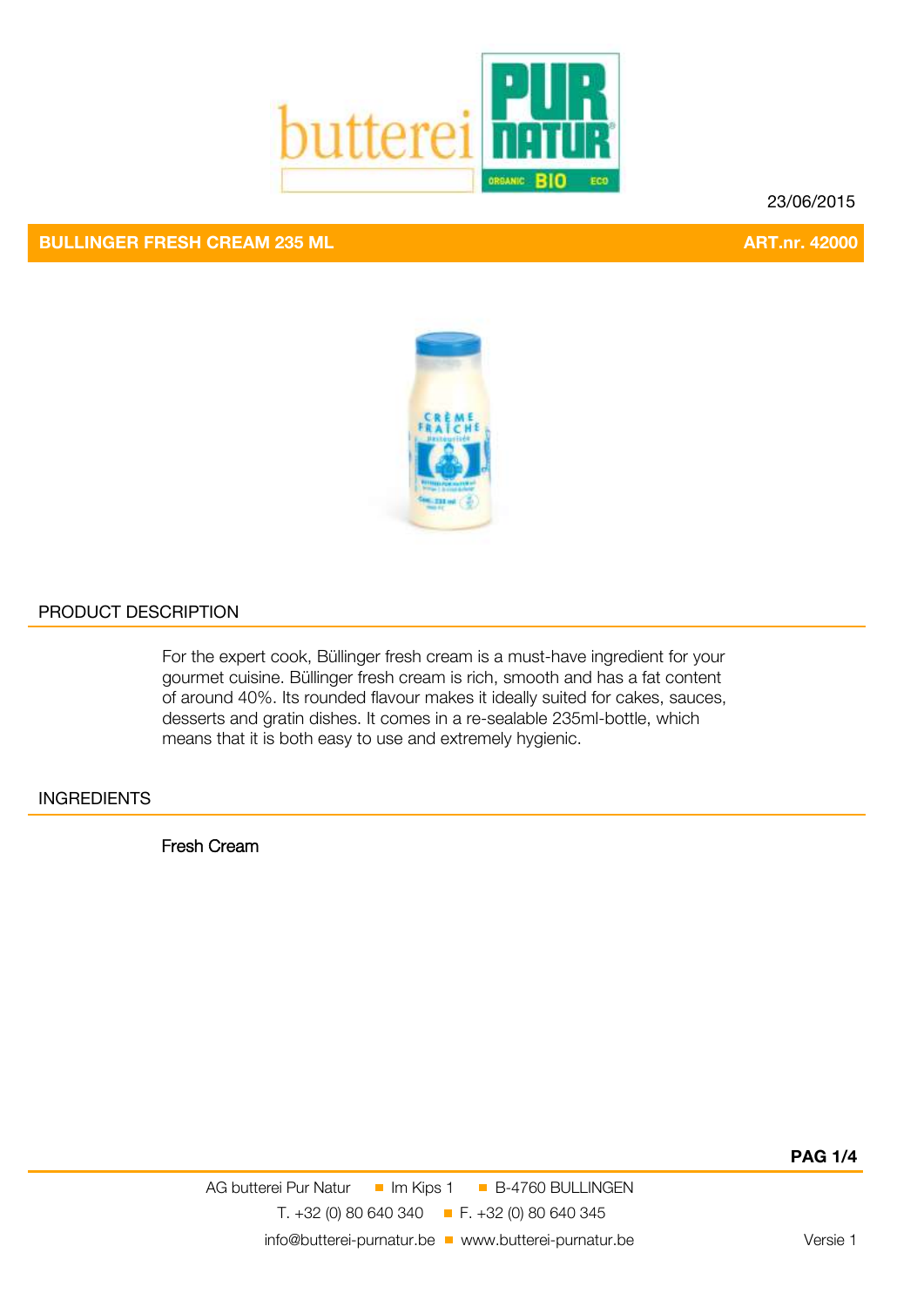

23/06/2015

# **BULLINGER FRESH CREAM 235 ML ART.nr. 42000**

### AVERAGE NUTRITIONAL VALUES (per 100 g)

| energy (kcal)      | 384             |  |
|--------------------|-----------------|--|
| energy (kJ)        | 1580            |  |
| fat                | 40 <sub>g</sub> |  |
| of which saturates | 27,14g          |  |
| carbohydrates      | 3,13g           |  |
| of which sugars    | 2,6g            |  |
| protein            | 2,0,9           |  |
| salt               | 0,25,9          |  |

ALLERGENS **absent present**

- **Peanuts and products thereof**
- **Eggs and products thereof**
- **Cereals containing gluten (i.e. wheat, rye, barley, oats, spelt, kamut or their** hybridised strains) and products thereof
- **Lupine and dervatives**
- $\blacksquare$  Milk and products thereof (including lactose)
- **Mustard and products thereof**
- **F** Crustaceans and products thereof
- **Nuts i.e. Almond, Hazelnut, Walnut, Cashew, Pecan nut, Brazil nut,** Pistachio nut, Macadamia nut and Queensland nut and products thereof
- **-** Celery and products thereof
- Sesame seeds and products thereof
- Soybeans and products thereof

#### **PAG 2/4 PAG 2/4**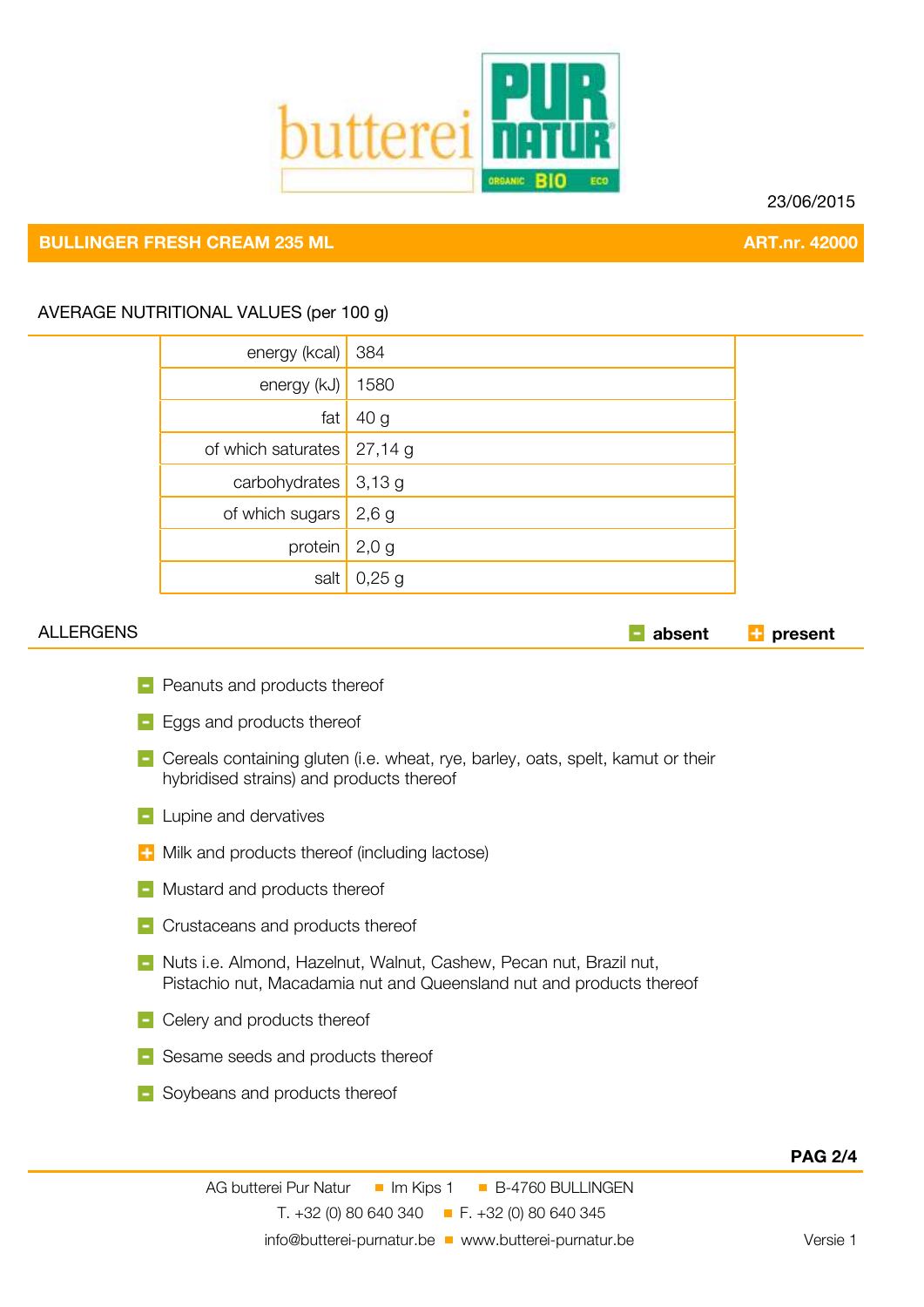

23/06/2015

# **BULLINGER FRESH CREAM 235 ML ART.nr. 42000**

Fish and products thereof

**Nolluscs and derivatives** 

Sulphur dioxide and sulphites at concentrations of more than 10mg/kg or 10mg/litre expressed as SO2

#### ORGANOLEPTICAL ASPECTS

|  | taste $\vert$ no strange influences         |
|--|---------------------------------------------|
|  | smell   no strange influences               |
|  | visual aspect $\vert$ no strange influences |

#### **BACTERIOLOGY**

| enterobacteriaceae (VRBG, 30°C, 24h) | on production date       | < 10/g  |
|--------------------------------------|--------------------------|---------|
|                                      | at the end of shelf life | 10/g    |
| yeasts (YGC, 25°C, 72h)              | on production date       | < 100/g |
|                                      | at the end of shelf life | 100/g   |
| moulds (YGC, $25^{\circ}$ C, 72h)    | on production date       | < 10/g  |
|                                      | at the end of shelf life | 10/q    |

#### **PRESERVATION**

| Preservation $\frac{1}{2}$ max 7°C              |                                                           |
|-------------------------------------------------|-----------------------------------------------------------|
| Best before $\vert$ Day of production + 15 days |                                                           |
|                                                 | Once opened, this product can be kept in the refrigerator |

### GMO DECLARATION

AG butterei Pur Natur II Im Kips 1 B-4760 BULLINGEN T. +32 (0) 80 640 340 F. +32 (0) 80 640 345 info@butterei-purnatur.be www.butterei-purnatur.be versie 1

## **PAGE 3/4**